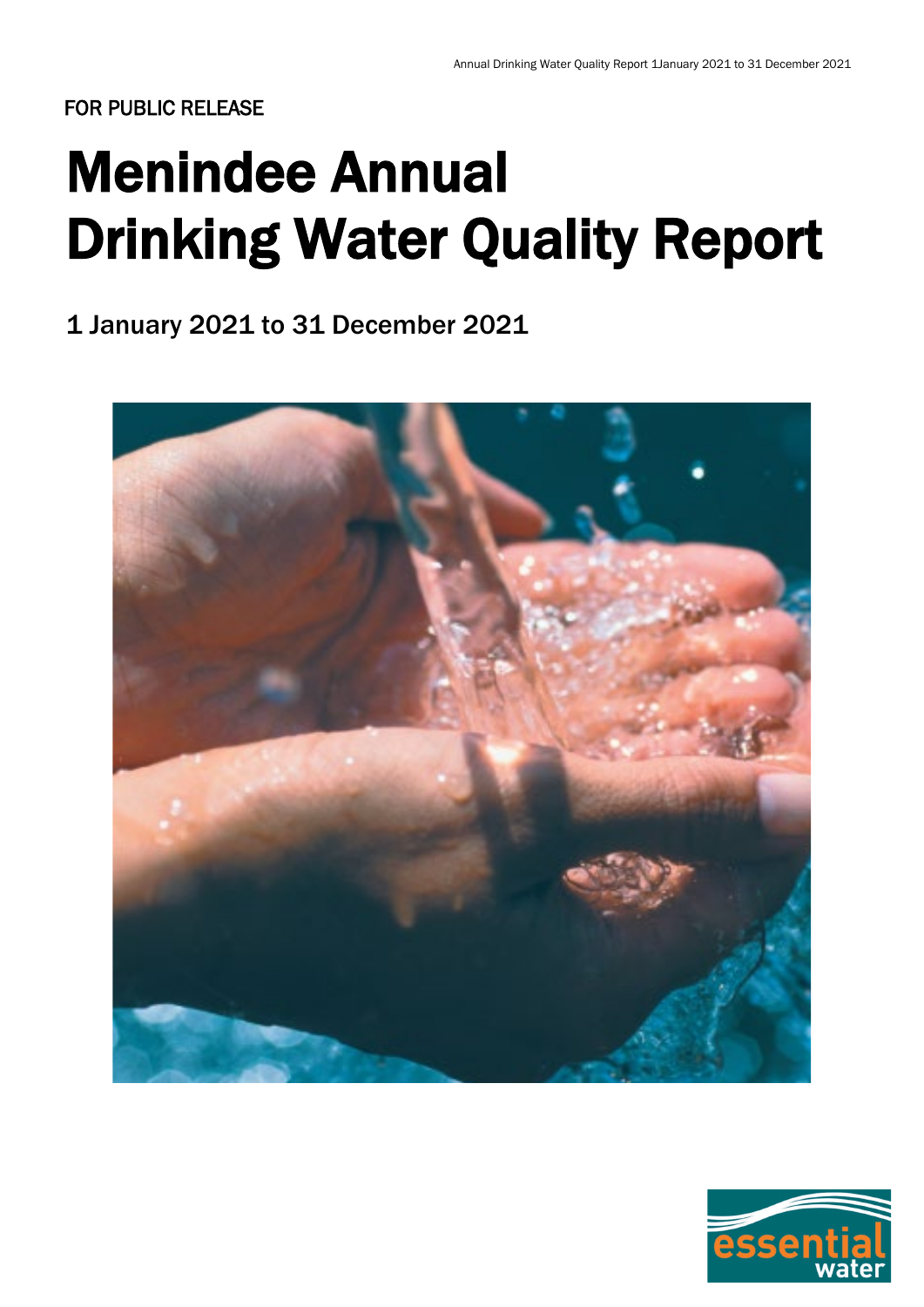## 1 1 January 2021 to 31 December 2021 – Annual Drinking Water Quality Report

Essential Water produces this report to inform Essential Water customers about water quality. Essential Water tests and monitors water quality during various stages of the storage and distribution system to ensure that the Australian Drinking Water Guidelines are met.

Essential Water's assessment, based on our water quality test results for this period, indicates that drinking water quality has complied with all the health and aesthetic values in the Australian Drinking Water Guidelines (ADWG) 2013.

The ADWG 2013 recognise that occasionally there may be health or aesthetic related test results that fall outside the guidelines and that these results are not necessarily an immediate threat to health. The guidelines do not require a 100% result in all cases. All test results above the guidelines are investigated and actions, if necessary, taken.

NSWHealth also require all water utilities and drinking water suppliers to implement quality programs for the safe supply of drinking water. Number of samples and frequency of testing and types of aesthetics tested in drinking water is monitored to the population size.

For more information please call in and see us at our Essential Water Field Service Centre in Broken Hill, contact us on 13 23 91 or visit www.essentialwater.com.au.

#### What is our aim?

Essential Water is committed to providing safe, secure, reliable, and high-quality water to our customers.

#### How do we test water quality?

Water samples are taken from 38 locations including the reservoirs, at the inlet and outlet of the water filtration plants, and from various other locations throughout our water network. Independent laboratories certified to the National Association of Testing Authorities (NATA) standards carry out all testing, and the results are reviewed by NSW Health.

In the attached table you will find a summary of the test results for samples collected from the Menindee Water Treatment Plant and locations throughout our network over the reporting period (1 January 2021 to 31 December 2021).

#### What is tested?

Your water is tested for up to 70 different characteristics including taste, colour, odour, micro-organisms, and chemical content. This report is a summary of a selection of the health, chosen in consultation with NSW Health of treated water aesthetic and health characteristics.

#### What are the water guidelines we must meet?

Australian Drinking Guidelines (ADWG) 2013 is set by the National Health and Medical Research Council (NHMRC) and the National Resource Management Ministerial Council (NRMMC). The ADWG is part of the National Water Quality Management Strategy.

The role of Essential Water is to ensure that safe drinking water is supplied to meet all guidelines.

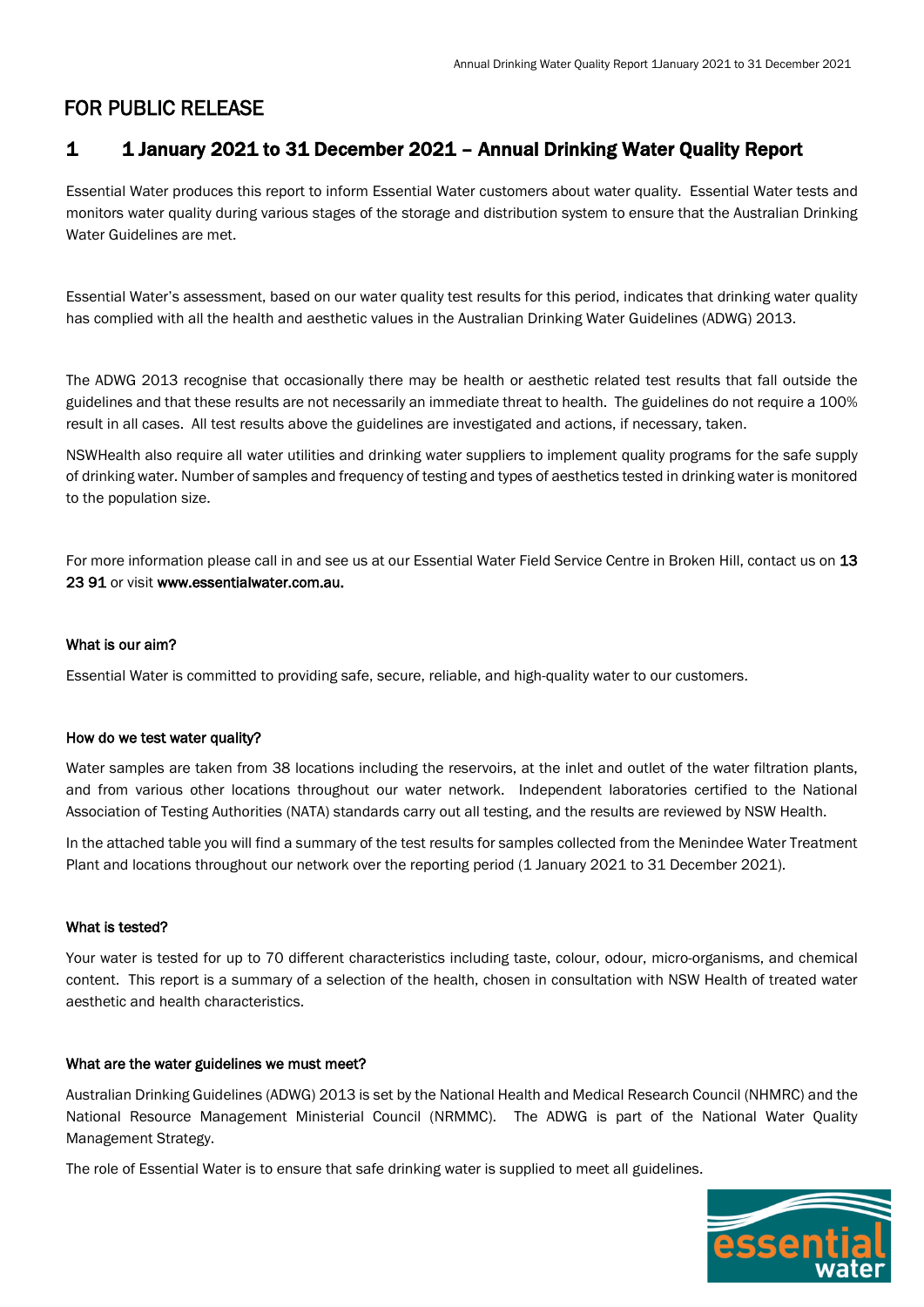Table 1: Menindee annual drinking water quality report 1 January 2021 to 31 December 2021

| <b>Menindee</b>        |                        | <b>FILTERED WATER</b> |        |          |            |                        |             |               |
|------------------------|------------------------|-----------------------|--------|----------|------------|------------------------|-------------|---------------|
| <b>Characteristics</b> |                        | No.<br><b>Samples</b> | Min    | Avg      | <b>Max</b> | <b>ADWG</b>            | %<br>passed | <b>Comply</b> |
| <b>Health</b>          | E.Coli                 | 47                    | $<$ 1  | $\leq$ 1 | $<$ 1      | 0 orgs / 100 mL (100%) | 100%        | Υ             |
|                        | Fluoride **            | 12                    | 0.9    | 1.1      | 1.3        | 0.9 to 1.5 mg/L        | 100%        | Υ             |
|                        | <b>Free Chlorine</b>   | 51                    | 0.5    | 1.5      | 2.6        | $0.2$ to 5 mg/L        | 100%        | Υ             |
|                        | Lead                   | $\overline{2}$        | 0.0003 | 0.0006   | 0.0009     | $<$ 0.01 mg/L          | 100%        | Υ             |
|                        | <b>Arsenic</b>         | $\overline{2}$        | 0.0003 | 0.0007   | 0.0010     | $< 0.01$ mg/L          | 100%        | Υ             |
|                        | <b>Manganese</b>       | $\overline{2}$        | 0.0055 | 0.0065   | 0.0075     | 10,000 mg/L            | 100%        | Υ             |
|                        | Cadmium                | $\overline{2}$        | 0.0001 | 0.0001   | 0.0001     | $< 0.002$ mg/L         | 100%        | Υ             |
|                        | Copper                 | $\overline{2}$        | 0.0150 | 0.0250   | 0.0350     | $< 2$ mg/L             | 100%        | Υ             |
|                        | <b>Mercury</b>         | $\overline{2}$        | 0.0010 | 0.0180   | 0.0350     | $0.001$ mg/L           | 100%        | Υ             |
|                        | <b>Trihalomethanes</b> | 9                     | 0.058  | 0.087    | 0.117      | $<$ 0.250 mg/L         | 100%        | Υ             |
| <b>Aesthetic</b>       | <b>Turbidity</b>       | 2                     | 0.2000 | 0.2500   | 0.3000     | $<$ 5 NTU              | 100%        | Υ             |
|                        | <b>True Colour</b>     | $\overline{2}$        | 1.0000 | 1.5000   | 2.0000     | <b>15 HU</b>           | 100%        | Υ             |
|                        | pH                     | 55                    | 7.5    | 7.6      | 8.4        | pH 6.5-8.5             | 100%        | Υ             |
|                        | $EC***$                | $\overline{2}$        | 245    | 257      | 268        | $<$ 1090 µS/cm         | 100%        | Υ             |
|                        | Iron                   | $\overline{2}$        | 0.0200 | 0.0200   | 0.0000     | $<$ 0.3 mg/L           | 100%        | Υ             |
|                        | Zinc                   | $\overline{2}$        | 0.0010 | 0.0180   | 0.0350     | $<$ 3 mg/L             | 100%        | Υ             |

\* Filtered Water is defined as the water leaving the Water Treatment Plant or within the treated water reticulation

\*\* ADWG 2013, health guideline for fluoride is upper limit of 1.5mg/L

\*\*\* ADWG 2013, salinity measure of 'good quality' limit of 600TDS converts to 1090EC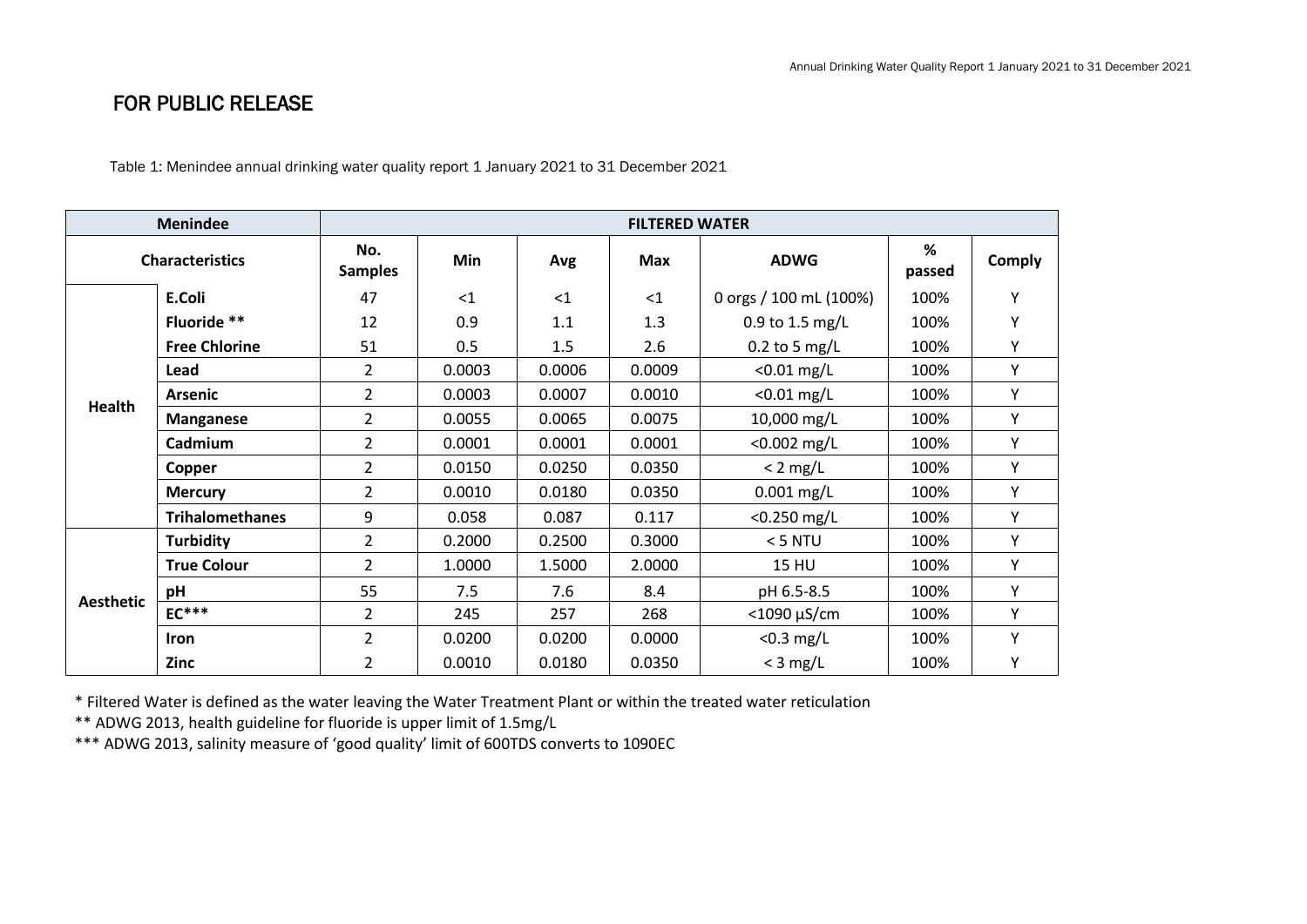### 1 Glossary\*

Australian Drinking Water Guidelines (ADWG) – The *Australian Drinking Water Guidelines* (the ADWG) are intended to provide a framework for good management of drinking water supplies that, if implemented, will assure safety at point of use. The ADWG have been developed after consideration of the best available scientific evidence. They are designed to provide an authoritative reference on what defines safe, good quality water, how it can be achieved and how it can be assured. They are concerned both with safety from a health point of view and with aesthetic quality.

Arsenic – *Based on human health considerations, the concentration of arsenic in drinking water should not exceed 0.01 mg/L.*

Cadmium – *Based on health considerations, the concentration of cadmium in drinking water should not exceed 0.002 mg/L.* Contamination of drinking water by cadmium may occur as a result of impurities in the zinc of galvanised pipes or in solders used in fittings, water heaters, water coolers and taps.

Chlorine – *Based on health considerations, the guideline value for total chlorine in drinking water is 5 mg/L.* When used as a disinfectant, the free chlorine residual in major Australian reticulated supplies ranges from 0.1 mg/L to 4 mg/L, with typical concentrations in the reticulation of about 0.2 to 0.4 mg/L.

Essential Water comment: If a low reading of chlorine is detected in the reticulation system, personnel attend the site and flush until chlorinated water concentration of 0.5 mg/L is attained.

Copper – *Based on health considerations, the concentration of copper in drinking water should not exceed 2 mg/L. Based on aesthetic considerations, the concentration of copper in drinking water should not exceed 1 mg/L.* Copper is present in uncontaminated surface waters at very low concentrations, usually less than 0.01 mg/L.

Escherichia coli (E. coli) – bacterium found in the gut, used as an indicator of faecal contamination of water. *E. coli* should not be detected in a minimum 100 mL sample of drinking water. In practice, *E. coli* may occasionally be present in drinking water in the absence of any identifiable source of faecal contamination. Nevertheless, if samples taken are found to contain *E. coli*, the response to each detection should be rigorous.

Electrical Conductivity (EC) – *No specific health guideline value is provided for total dissolved solids (TDS), as there are no health effects directly attributable to TDS. However, for* good *palatability total dissolved solids in drinking water should not exceed 600 mg/L (1090EC).* As a rough guide, electrical conductivity, measured in micro Siemens per cm (μS.cm-1, also known as EC, or electro conductivity units), is multiplied by (a factor<sup>1</sup>) to estimate TDS. Inferring a TDS value therefore has to be based on local circumstances.

Essential Water comments: <sup>1</sup>The conversion factor for Menindee water is 0.55. Fair quality water ranges to 900TDS (1640EC).

Fluoride – Drinking water is fluoridated to reduce the occurrence of dental caries. Occurs naturally in some water from fluoride-containing rocks. Often added at up to 1 mg/L to protect against dental cavities. >1.5 mg/L can cause dental fluorosis. The health guideline value is  $<$  1.5 mg/L.

Iron – *Based on aesthetic considerations (precipitation of iron from solution and taste), the concentration of iron in drinking water should not exceed 0.3 mg/L.* Iron has a taste threshold of about 0.3 mg/L in water, and becomes objectionable above 3 mg/L.

Lead – *Based on health considerations, the concentration of lead in drinking water should not exceed 0.01 mg/L.* In major Australian reticulated supplies, total lead concentrations range up to 0.01 mg/L, with typical concentrations less than 0.005 mg/L.

Manganese – *Based on aesthetic considerations, the concentration of manganese in drinking water should not exceed 0.1 mg/L, measured at the customer's tap. Manganese would not be a health consideration unless the concentration exceeded 0.5 mg/L.* At concentrations exceeding 0.1 mg/L, manganese imparts an undesirable taste to water and stains plumbing fixtures and laundry.

Maximum - The highest recorded reading.

Minimum – The lowest recorded reading.